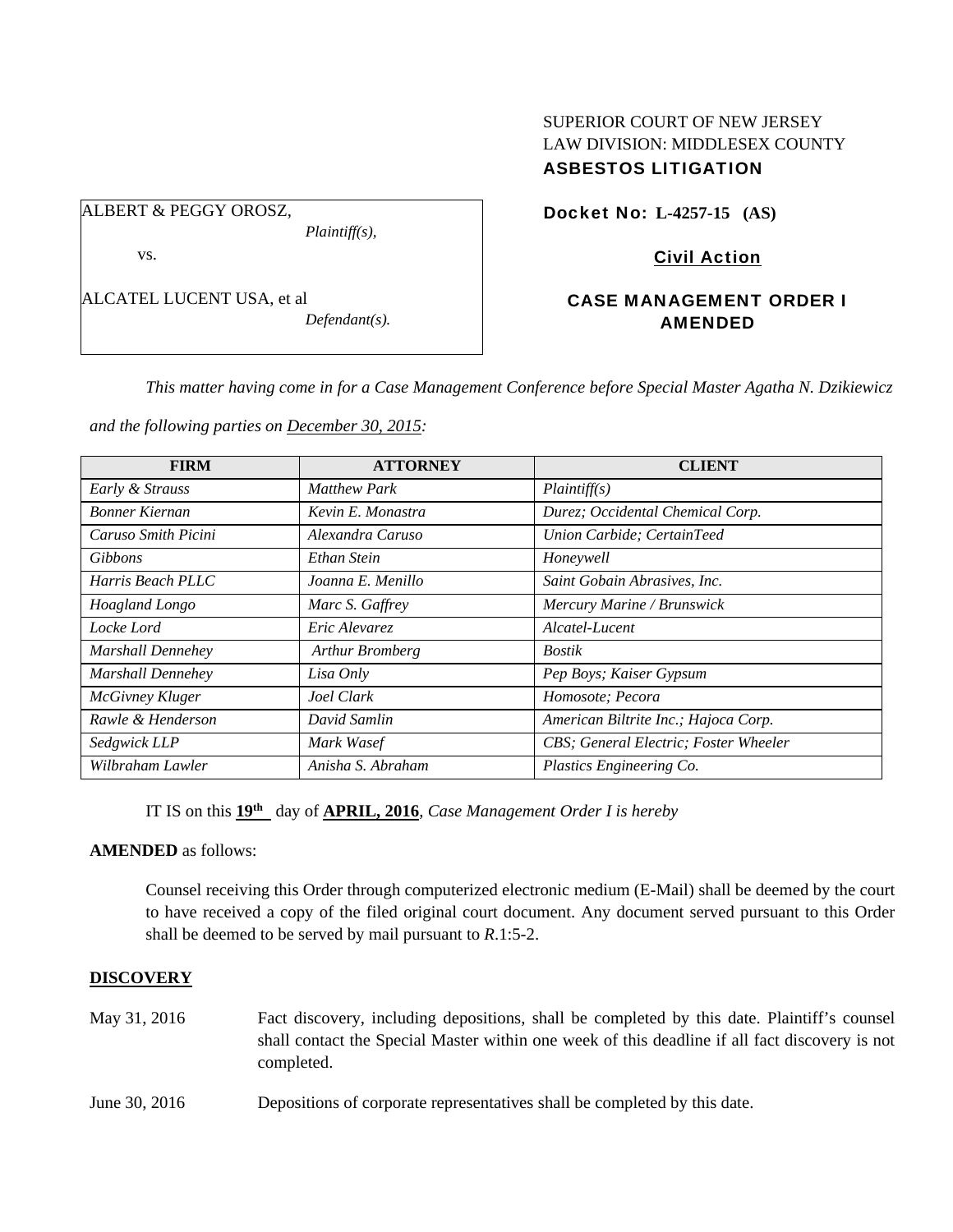## **EARLY SETTLEMENT**

July 8, 2016 Settlement demands shall be served on all counsel and the Special Master by this date.

## **SUMMARY JUDGMENT MOTION PRACTICE**

- July 8, 2016 Plaintiff's counsel shall advise, in writing, of intent not to oppose motions by this date.
- July 22, 2016 Summary judgment motions shall be filed no later than this date.
- August 19, 2016 Last return date for summary judgment motions.

## **MEDICAL DEFENSE**

| August 5, 2016  | Plaintiff shall serve medical expert reports by this date.                                                                                                                                                                                               |
|-----------------|----------------------------------------------------------------------------------------------------------------------------------------------------------------------------------------------------------------------------------------------------------|
| August 5, 2016  | Upon request by defense counsel, plaintiff is to arrange for the transfer of pathology<br>specimens and x-rays, if any, by this date.                                                                                                                    |
| October 3, 2016 | Defendants shall identify its medical experts and serve medical reports, if any, by this date.<br>In addition, defendants shall notify plaintiff's counsel (as well as all counsel of record)<br>of a joinder in an expert medical defense by this date. |

## **LIABILITY EXPERT REPORTS**

| August 5, 2016 | Plaintiff shall identify its liability experts and serve liability expert reports or a certified |
|----------------|--------------------------------------------------------------------------------------------------|
|                | expert statement by this date or waive any opportunity to rely on liability expert testimony.    |

October 3, 2016 Defendants shall identify its liability experts and serve liability expert reports, if any, by this date or waive any opportunity to rely on liability expert testimony.

## **EXPERT DEPOSITIONS**

October 31, 2016 Expert depositions shall be completed by this date. To the extent that plaintiff and defendant generic experts have been deposed before, the parties seeking that deposition in this case must file an application before the Special Master and demonstrate the necessity for that deposition. To the extent possible, documents requested in a deposition notice directed to an expert shall be produced three days in advance of the expert deposition. The expert shall not be required to produce documents that are readily accessible in the public domain.

## **PRE-TRIAL AND TRIAL**

- August 12, 2016 The settlement conference previously scheduled on this date is **cancelled**.
- November 1, 2016 @ 1:30pm Settlement conference. All defense counsel shall appear with authority to negotiate settlement and have a representative authorized to negotiate settlement available by phone. Any request to be excused from the settlement conference shall be made to the Special Master no later than 4:00pm of the day prior to the conference.

\_\_\_\_\_\_\_\_\_\_\_\_\_\_\_\_\_\_\_\_\_\_\_\_\_\_\_\_\_\_\_\_\_\_\_\_\_\_\_\_\_\_\_\_\_\_\_\_\_\_\_\_\_\_\_\_\_\_\_\_\_\_\_\_\_\_\_\_\_\_\_\_\_\_\_\_\_\_\_\_\_\_\_\_\_\_\_\_\_\_\_\_\_\_\_\_\_\_\_\_\_\_\_\_\_\_\_\_\_\_